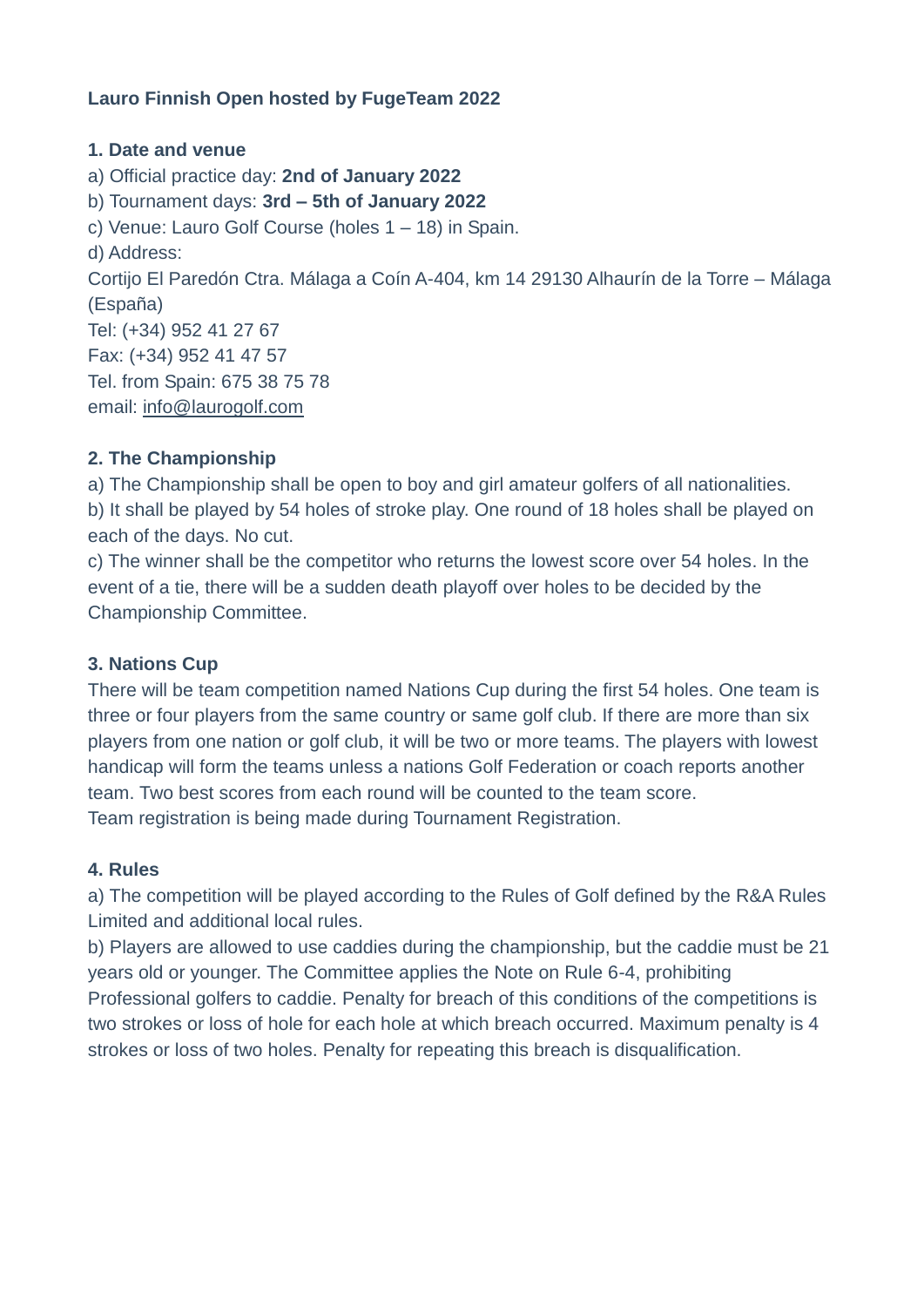#### **5. Entries**

a) 96 players (72 boys and 24 girls) shall play in the Championship. If entries exceed 96, they shall be reduced to 96 by these exemption categories:

- Finnish Golf Union players, 40 players based on handicap (30 boys and 10 girls)
- Andalucia Federation players, 38 players based on handicap ( 30 boys and 8 girls )
- \* International Entrants based on handicap 16 ( 11 boys and 5 girls )
- \* Lauro Golf wild cards 2 players ( 1 boy and 1 girl )

## **6. Entry Qualification**

Entrants must be:

a) Under the age of 21 at 00:00 hours on 1st January of the year in which the

Championship is to be played.

b) Entry for Finnish players is open and closing date for Finnish players is 6:00pm 31th of October 2020.

c) Entry for international entries is open and closing date for international entries is 6:00 pm 27th of December 2020.

d) All entries must be completed and received by the Championship Committee by the date entries close.

e) All entries must be done thru Golfbox. NOTE:

## • **All international entrants, if not entered through their federation, must send a handicap certificate to arto.teittinen@golf.fi before the closing date,**

# **Sunday December 27th 2021. This certificate must be undersigned by the player`s home club or the national golf authority.**

• If some category will not be fully booked after closing date for Finnish players entries, then field sizes between categories can be changed by the Tournament Committee. After that Tournament Committee has also right to accept late entries. The reserve list will be used in case of cancellations.

# **7. Entry Fee**

**The entry fee is 125 € per player**. There is no addition entry fee for the team competition. The entry fee 125€ must be paid to the Lauro Golf caddiemaster office before competition.

## **Entry Fee includes:**

Free Practice round on 2nd of January (on the day before Championship) Three Tournament days on 3rd – 5th of January Free use of practice facilities during Official Practice day and competition days

#### Prizes

## **8. Prizes**

a) The winners shall be presented with the Trophies at the Prize Presentation. In addition, prizes shall be awarded to the top 5 places in each category and the top 3 Best U16 players.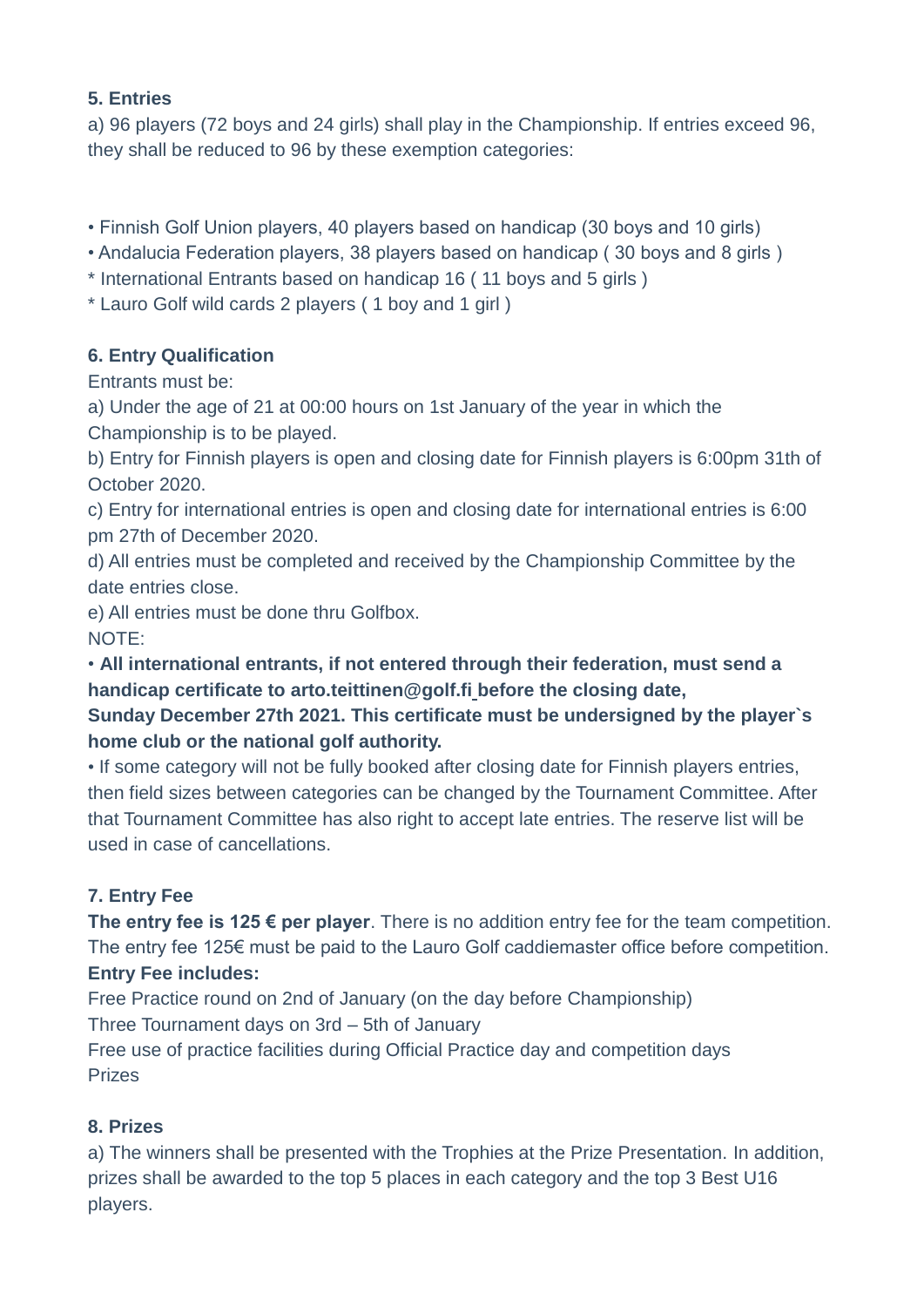b) The winner team of the Nation's Cup will be awarded.

#### **9. Registration**

All players **must** register at the Tournament Office as soon as possible during the times stated below and no later than 15:00 pm on Saturday of January 2nd. Registration will take place in Lauro Golf as follows:

– Saturday 2nd of January (from 8:00 to 15:00 hrs – Tournament Office)

Tournament office will be located beside the Lauro Golf restaurant

#### **10. Practice**

#### **Official free practice day!**

Free practice round includes in Tournament fee.

Tournament fee must be paid during registration before practice round.

**All participants should book their own practice tee times.**

Starting time for the practice round should be registered and confirmed by Lauro Golf caddiemaster. [info@laurogolf.com](mailto:info@laurogolf.com)

**Following note must be mentioned in the booking e-mail:**

Lauro Finnish Open practice round tee time. Holes 1-18.

#### **11. Accomodation**

#### **Please contact to Lauro Golf**

Tel: (+34) 952 41 27 67 Fax: (+34) 952 41 47 57<sup>[17</sup><sub>5EP</sub>Tel. from Spain: 675 38 75 78 email: [info@laurogolf.com](mailto:info@laurogolf.com)

## **12. Tournament information package**

An information package will be sent out to all federations and individual entrants later. This package includes more information about practical arrangements, schedules, facilities etc.

## **13. Tournament Information**

For further information please send e-mail to: [tapani.saarentola@gmail.com](mailto:tapani.saarentola@gmail.com)

## **Kilpailuinfo suomalaisille:**

Kilpailuun ilmoittautuminen tapahtuu normaalisti golfbox-id:llä viimeistään 27.12.2021 klo 18:00 mennessä.

HUOM! Ilmoittautumalla 31.10.2021 klo 18:00 mennessä pelaaja voidaan ottaa kilpailuun mukaan kategorialla 2, jolloin matkoja voi alkaa suunnittelemaan hyvissä ajoin. Kategoriat:

1. Varatut paikat Suomalaisille pelaajille tasoitusjärjestyksessä (30 poikaa ja 10 tyttöä) Ilmoittautuminen loppuu 31.10.2021 klo 18:00.

2. Tasoitusjärjestys. Ilmoittautuminen loppuu 27.12.2021 klo 18:00.